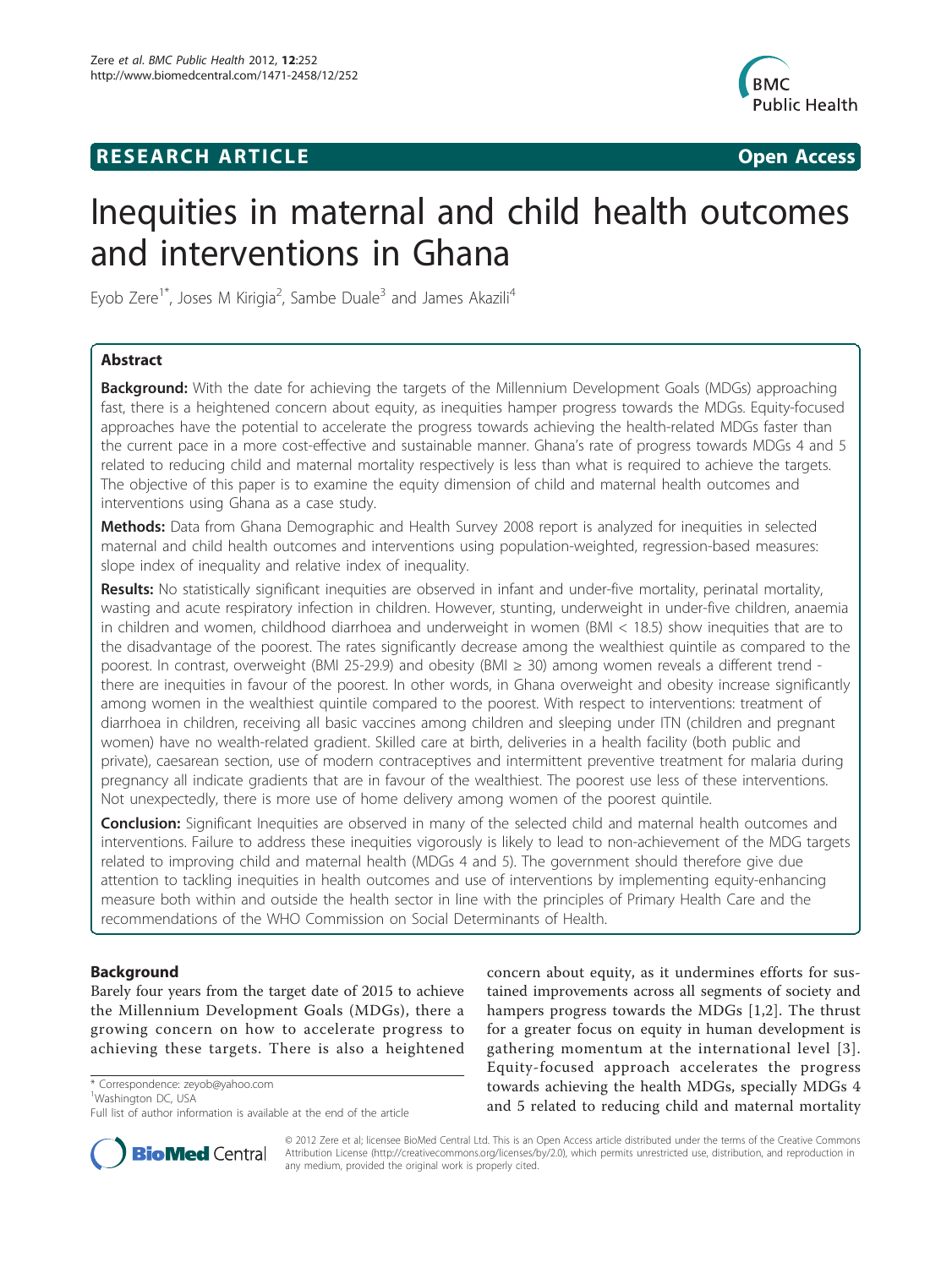respectively, faster than the current path in a more costeffective and sustainable manner [\[4](#page-8-0)]. The health MDGs referred to in this study, their targets and indicators are presented in Table 1[[5\]](#page-8-0).

In Africa, modest progress has been registered towards achieving MDGs 4 and 5. However, the rate of progress has been short of what is required to reach the targets. In sub-Saharan Africa, under-five mortality rate decreased from an average of 180 per 1,000 live births in 1990 to 129 per 1,000 live births in 2009 [[6\]](#page-8-0). This translates to an average annual rate of reduction (AARR) of 1.7%, which is far below the AARR of 4.3% required to achieve the MDG 4 target of reducing by two-thirds, between 1990 and 2015, the mortality rate in under-five children. In sub-Saharan Africa, Madagascar, Eritrea and Cape Verde registered under-five mortality AARR of 4.3% or more between 1990 and 2009 [[7\]](#page-9-0), and are thus on track to achieve the MDG 4A target. The corresponding AARR for Ghana for the period 1990- 2009 was 2.9% [[7](#page-9-0)], and therefore the country is not on track to achieve MDG4A target. Progress in achieving the MDG 5 target of reducing the maternal mortality ratio (MMR) by three-quarters, between 1990 and 2015, has been slow. In sub-Saharan Africa, the maternal mortality ratio decreased from an average of 870 per 100,000 live births in 1990 to 640 per 100,000 in 2008 corresponding to an AARR of 1.7%, which is also far below the required 5.5% to achieve the MDG 5A target of maternal mortality reduction. Although many countries in the region are making progress to achieving the target, only two countries - Equatorial Guinea and Eritrea- are on track. Ghana's AARR in maternal mortality ratio during the same period was 3.3% [\[8](#page-9-0)].

Modern health interventions play a significant role in reducing childhood mortality in Africa and other developing countries [\[9](#page-9-0)]. There is ample evidence that MDG 4 can be achieved if countries in sub-Saharan Africa and other developing regions of the world target the biggest childhood killers in children - diarrhoea, malaria and

pneumonia that account for more than half of underfive deaths. Scaling up of essential curative, preventive and promotive childhood interventions such as immunization, breast feeding, vitamin A supplementation and provision of safe drinking water are necessary to curb childhood morbidity and mortality [[10](#page-9-0)]. Interventions such as focused antenatal care (four visits with a health care provider) and use of skilled attendants during child birth are cost-effective interventions to curb maternal morbidity and mortality.

Despite the modest progress observed, there are substantial inequities in maternal and child health services coverage and health outcomes within and between countries [[11\]](#page-9-0). Current evidence indicates that poor people in both rich and poor countries bear a disproportionately higher burden of ill-health and death, but contrary to expectation have disproportionately less access to health services and interventions than those who are better off [\[6](#page-8-0)]. Evidence from various studies in sub-Saharan Africa attests to this [[12](#page-9-0)].

Thus for practical reasons, it is important to examine the equity dimension of health outcomes and interventions in order to better target resources to those who have greater needs and achieve the national and global health targets. This paper, therefore, uses Ghana as case study to assess wealth-related inequalities in maternal and child health outcomes and interventions that are deemed as inequities. Following Whitehead's seminal definition, equity in health is the absence of systematic inequalities in health or in the major social determinants of health among people that have different positions in social hierarchy [[13\]](#page-9-0).

## Brief profile of Ghana

Ghana is located on the West Coast of Africa about 750 km north of the equator on the Gulf of Guinea. It has a total land area of 238,305 square kilometers and is bordered on the north by Burkina Faso, on the west by Cote d'Ivoire and on the east by Togo [\[14\]](#page-9-0). The country

| <b>Millenium</b><br>Development Goal | Target                                                                                                                                                             | Indicator                                                                                                                                                                                                                                                                                                                                              |
|--------------------------------------|--------------------------------------------------------------------------------------------------------------------------------------------------------------------|--------------------------------------------------------------------------------------------------------------------------------------------------------------------------------------------------------------------------------------------------------------------------------------------------------------------------------------------------------|
| MDG 4: reduce child<br>mortality     | Target 4A: reduce by two-thirds, between 1990 and 2015, the mortality<br>rate in children younger than 5 years                                                     | Indicator 4.1: Mortality rate in children younger<br>than 5 years<br>Indicator 4.2: Infant mortality rate<br>Indicator 4.3: Proportion of 1 year-old children<br>immunized against measles                                                                                                                                                             |
| MDG 5: Improve<br>maternal health    | Target 5A: reduce by three-guarters, between 1990 and 2015, the<br>maternal mortality ratio<br>Target 5B: Achieve by 2015, universal access to reproductive health | Indicator 5.1: maternal mortality ratio<br>Indicator 5.2: proportion of births attended by<br>skilled health personnel<br>Indicator 5.3: contraceptive prevalence rate<br>Indicator 5.4: Adolescent birth rate<br>Indicator 5.5: antenatal care coverage (at least<br>one visit and at least 4 visits<br>Indicator 5.6: unmet need for family planning |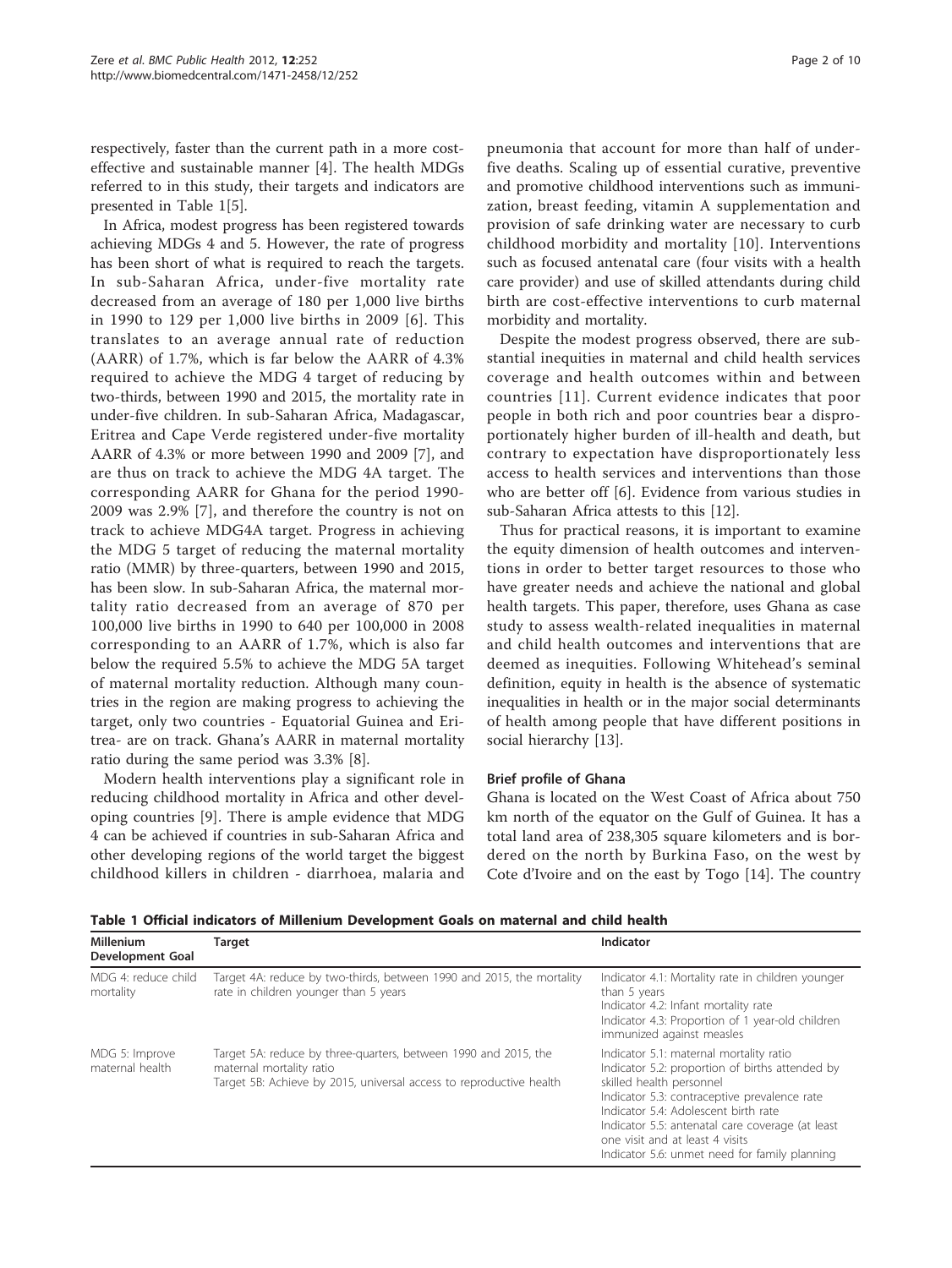is divided into 10 administrative regions and over 140 districts [\[15\]](#page-9-0).

Ghana's population was estimated at 24 million in the 2010 Population and Housing Census. The population structure is typical of a developing country with about half of the total population below 15 years of age. Women in Ghana have an average of 4.0 children. The average number of children per woman ranges from 3.1 in urban areas to 4.9 in rural areas. Ghana is a lowincome country. The gross national income (GNI) per capita in 2009 was US\$ 700 [\[16](#page-9-0)].

The burden of disease in Ghana has not changed significantly for decades. Communicable diseases account for about two-thirds of outpatient visits across the nation. Malaria is the main cause of outpatient morbidity. National HIV prevalence increased from 1.7 per cent in 2008 to 1.9 in 2009. The burden of non-communicable diseases such as cardiovascular disorders, diabetes and cancers is emerging as a major challenge to service delivery and a threat to health and national productivity. Similarly, mental health and neurological disorders are also on the increase while trauma and other injuries are significant among outpatients [\[17](#page-9-0)].

Maternal mortality continues to be a significant public health challenge despite the increase in antenatal service delivery. Though antenatal care coverage has been sustained at a high level of about 85%, deliveries by skilled personnel have declined from 44.5% in 2006 to 34.9% in 2007. Maternal mortality ratio has increased from 187.2/ 100,000 to 229.9/100,000 live births respectively.

Ghana Health Service is organized at three main levels, national, regional and district. Payment

mechanism for health care is a combination of health insurance and out-of-pocket payment.

## Methods

## Data sources

Data is extracted from Ghana demographic and health survey (GDHS) of 2008 report. The 2008 DHS was a nationally representative survey of 11,778 households comprising 4,916 women in the age group 15 to 49 years and 4,568 men aged 15-59 years. The survey employed a two-stage sampling based on the 2000 Population and Housing Census [\[18](#page-9-0)].

## Variables and definitions

Maternal and child health outcomes

The health outcomes included in this study are defined in GDHS 2008 as indicated in Table 2[[18\]](#page-9-0).

## Maternal and child health interventions

The interventions included in this study are defined in GDHS 2008 as indicated in Table [3\[](#page-3-0)[18](#page-9-0)].

## Analytical methods

Measurement of inequities The measurement of inequities in maternal and child health outcomes and access to health care interventions entails three steps [[19\]](#page-9-0): (i) identification of the health outcome or intervention whose distribution is to be measured; (ii) classification of the population into different strata by a selected equity stratifier; and (iii) measuring the degree of inequality.

The variables of interest, that is the maternal and child health outcomes and interventions are listed in Tables 2 and [3.](#page-3-0) In the Demographic and Health Surveys,

| <b>Health outcome</b>                            | Definition/measurement                                                                                                                                                                                              |
|--------------------------------------------------|---------------------------------------------------------------------------------------------------------------------------------------------------------------------------------------------------------------------|
| Infant mortality rate (IMR)                      | Probability of dying between birth and exactly age 1                                                                                                                                                                |
| Under-five mortality rate (U5MR)                 | Probability of dying between birth and exact age five                                                                                                                                                               |
| Perinatal mortality rate                         | Includes pregnancy losses of at least seven months gestation (stillbirths) and deaths among live births that<br>occurred within the first seven days of life (early neonatal deaths)                                |
| Stunting                                         | Height-for-age of under-five children below minus two standard deviations of the WHO Child Growth Standards<br>median.                                                                                              |
| Underweight                                      | Weight-for-age of under-five children below minus two standard deviations of the WHO Child Growth Standards<br>median.                                                                                              |
| Wasting                                          | Weight-for-height of under-five children below minus two standard deviations of the WHO Child Growth<br>Standards median.                                                                                           |
| Anaemia in children 6-59 years                   | Haemoglobin concentration below 11 g/dL                                                                                                                                                                             |
| Acute respiratory infection (ARI) in<br>children | Cough accompanied by short, rapid breathing in the two weeks preceding the survey                                                                                                                                   |
| Diarrhoea in children                            | Mothers asked whether any of their children under five years of age had diarrhoea during the two weeks<br>preceding the survey                                                                                      |
| Nutritional status of women age<br>15-49 years   | Defined as weight in Kilograms divided by height squared in metres (Kg/m <sup>2)</sup> (Body Mass Index - BMI). A BMI of<br>< 18.5 was regarded as thin, 18.5-24.9 normal, 25-29.9 overweight, and $\geq$ 30 obese. |
| Anaemia in women age 15-49<br>years              | Haemoglobin concentration below 11 g/dL in pregnant women and below 19 g/dL in non-pregnant women                                                                                                                   |

Table 2 Maternal and child health outcomes included in the study and their definitions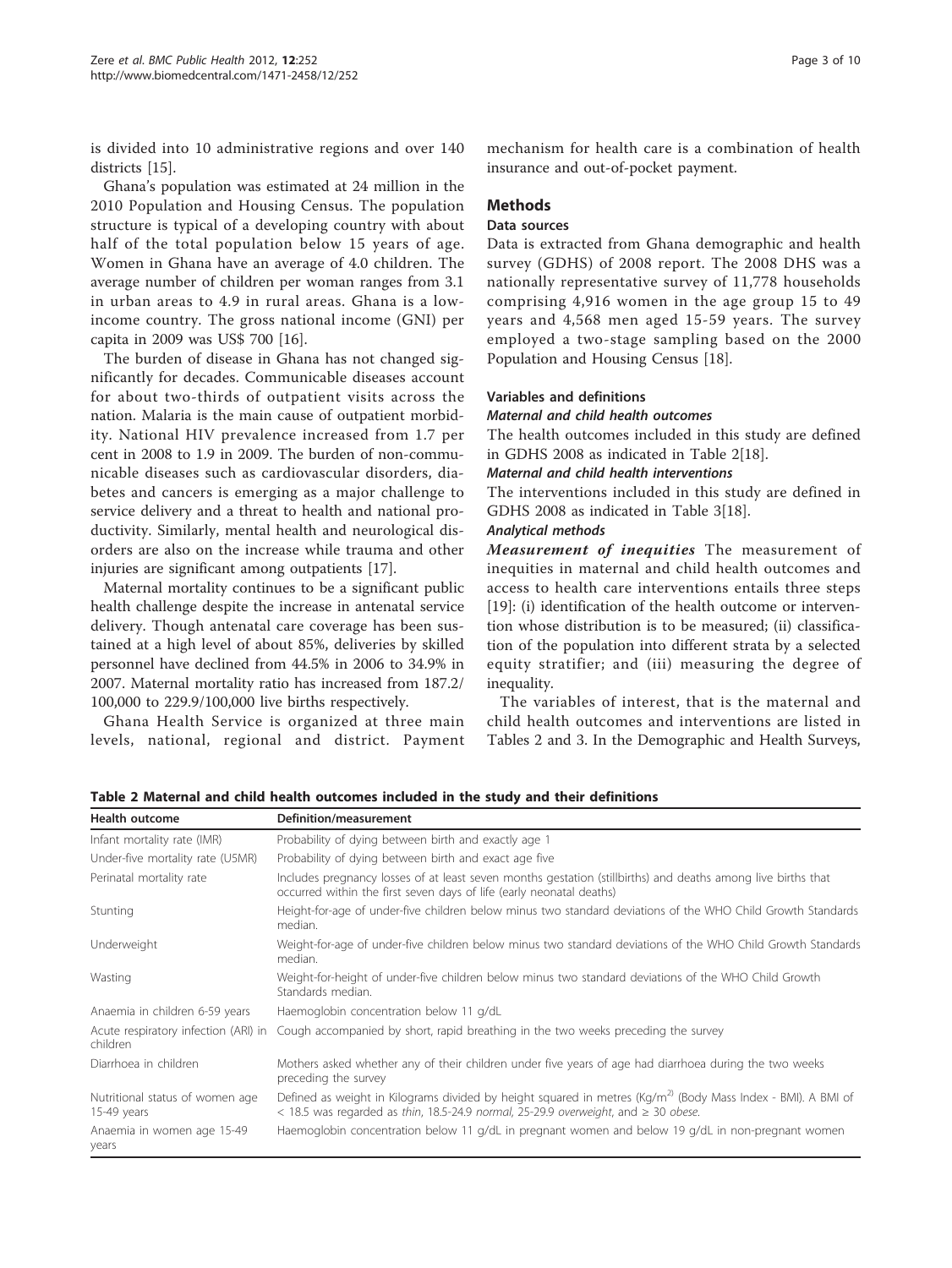| Intervention                                         | <b>Definition/measurement</b>                                                                                                                                                                                                                                                     |
|------------------------------------------------------|-----------------------------------------------------------------------------------------------------------------------------------------------------------------------------------------------------------------------------------------------------------------------------------|
| Child immunization                                   | A child is considered fully vaccinated when he/she gets one dose each of BCG and measles, three doses<br>each of polio vaccine and DPT                                                                                                                                            |
| Treatment of diarrhoea in children                   | Percentage of children under-five with diarrhoea in the two weeks preceding the survey for whom advice or<br>treatment was sought from a health facility or provider                                                                                                              |
| Treatment of fever in children                       | Percentage of children under-five with fever in the two weeks preceding the survey for whom advice or<br>treatment was sought from a health facility or provider                                                                                                                  |
| Skilled birth attendance                             | Percentage of births delivered by skilled providers that include doctor, nurse, midwife, auxiliary midwife and<br>community health officer                                                                                                                                        |
| Delivery at health facility                          | Percentage of births delivered in public and private sector health facilities                                                                                                                                                                                                     |
| Delivery at public facility                          | Percentage of births delivered in public sector health facilities                                                                                                                                                                                                                 |
| Home delivery                                        | Percentage of births delivered at home                                                                                                                                                                                                                                            |
| Current use of modern contraceptive<br>method        | Percentage of currently married women age 15-49 who use modern contraceptive methods that include<br>female sterilization, temporary female methods (pill, IUD, injectable, implants, female condom, diaphragm,<br>foam/jelly and lactational amenorrhoea method) and male condom |
| Caesarean section                                    | Percentage of live births in the five years preceding the survey delivered by Caesarean section                                                                                                                                                                                   |
| ITN use, child                                       | Percentage of children in all households who slept under ITN the past night                                                                                                                                                                                                       |
| ITN use, pregnant woman                              | Percentage of pregnant women age 15-49 who slept under ITN past night                                                                                                                                                                                                             |
| Intermittent preventive treatment,<br>pregnant woman | Percentage of women age 15-49 years who had a live birth in the two years preceding the survey who<br>received at least 2 doses of sulphadoxine-pyrimethamine (SP), at least one during antenatal care visit                                                                      |

<span id="page-3-0"></span>Table 3 Maternal and child health interventions included in the study and their definitions

the socio-economic stratifier used is household wealth, which is derived from the household ownership of assets such as television, car etc. and dwelling characteristics such as flooring material and source of drinking water. In this study, we have used wealth quintiles that are provided in the DHS report. In this study, we have used wealth quintiles that are provided in the DHS report. Each asset was assigned a weight (factor score) generated through principal components analysis, and the resulting asset scores were standardised in relation to a normal distribution with a mean of zero and standard deviation of one. Each household was then assigned a score for each asset, and the scores were summed for each household; individuals were ranked according to the total score of the household in which they resided. The sample was then divided into quintiles from one (lowest) to five (highest). A single asset index was developed for the whole sample; separate indices were not prepared for the urban and rural populations [[18\]](#page-9-0).

To date, various measures have been used in the measurement of inequities in health and health care. Of the available measures only the slope index of inequality (SII), the relative index of inequality (RII) and the concentration index have the following desirable characteristics: (i) they reflect the socio-economic dimension of health inequalities; (ii) they reflect the experience of the entire population rather than only two groups such as wealth quintiles one and five and (iii) they are sensitive to changes in the distribution of the population across socio-economic groups [[20\]](#page-9-0).

In this study, the presence or absence of inequities is measured using population-weighted, regression-based measures: SII and RII. These measures are selected for

this analysis because of their ease of interpretation. The SII and RII are based on the socio-economic dimension to inequalities in health and are weighted by the social group proportions [\[20,21\]](#page-9-0). The SII is a measure of absolute effect, while the RII measures relative effect. The SII and RII are interpreted as the effect on health or utilization of health care intervention of moving from the lowest to the highest socio-economic group, which is from wealth quintile 1 to wealth quintile 5.

To compute the SII, social groups (wealth quintiles) are ranked from lowest to highest. The population in each wealth quintile covers a range in the distribution of the population and is given a score based on the midpoint of its range in the cumulative distribution in the population. The SII is the linear regression coefficient (slope of the regression line) showing the relationship between a group's (wealth quintile in this case) health and its relative socio-economic rank. In other words:

$$
\gamma_i = \beta_0 + \beta_1 x_i + \varepsilon \tag{1}
$$

Where:

 $y_i$  is the value of the health variable of wealth quintile i;

 $x_i$  is the relative rank of wealth quintile  $i$ ;

 $\beta_0$  is the constant or intercept term, which captures the value of  $y$  when  $x$  equals zero;

 $\beta_i$  is the slope coefficient (or parameter), and it indicates the amount the y will change when x changes by one unit; and

 $\varepsilon$  is the stochastic error (or disturbance) term that captures the variation in  $\gamma$  that cannot be explained by the included  $x_i$ .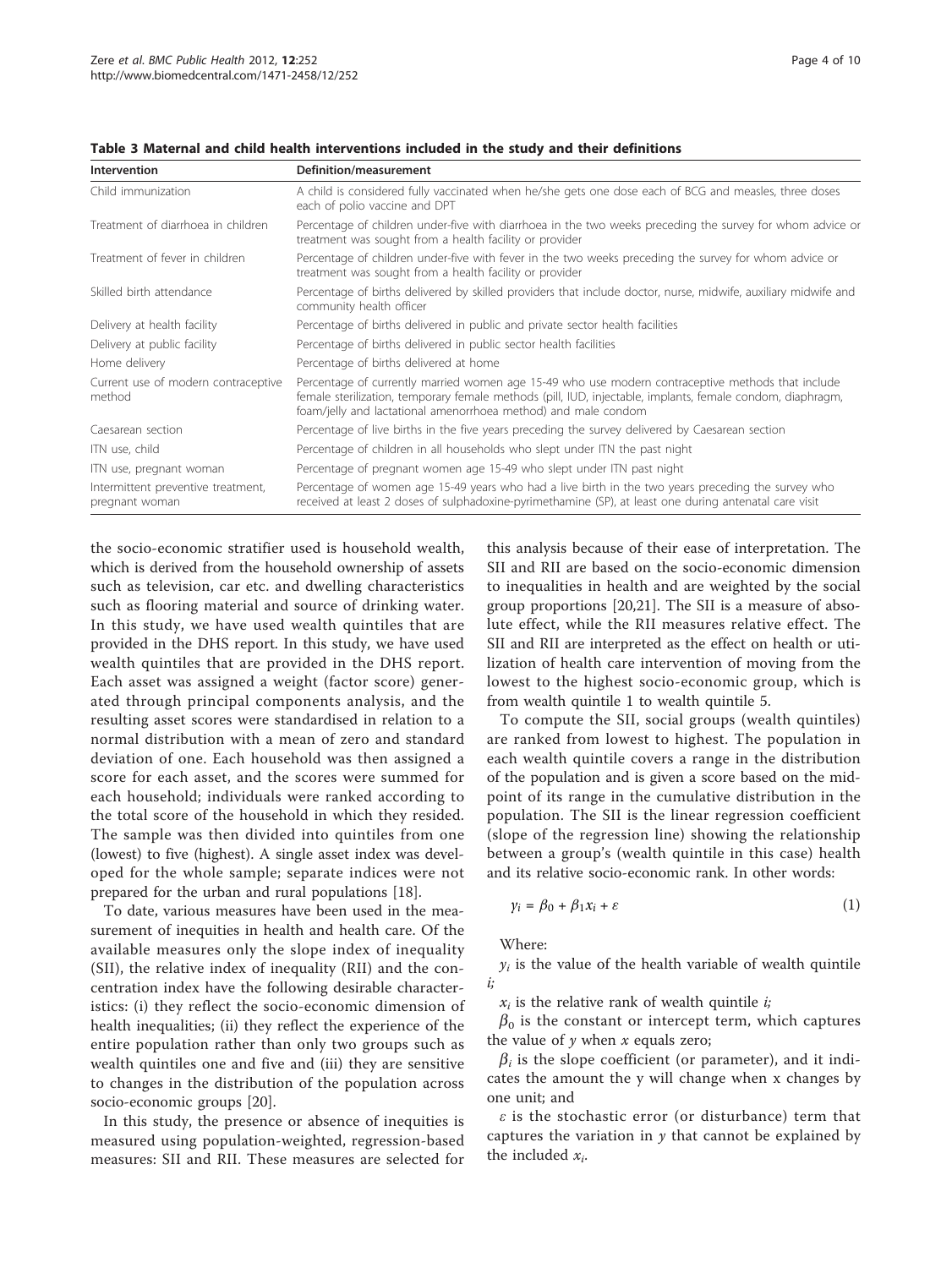The coefficient  $\beta_1$  represents the SII. The relative index of inequality is derived from the SII as follows:

$$
RII = \frac{SII}{\mu} = \frac{\beta_1}{\mu}
$$
 (2)

where,  $\mu$  is the population average of the specific health variable.

However, because we are making use of grouped data, the error term of the regression equation is heteroskedastic making the Ordinary Least Squares (OLS) estimates inefficient. To avoid this problem, the SII is therefore estimated using Weighted Least Squares (WLS) [[20](#page-9-0)]. This can be done by running OLS regression on the following transformed equation:

$$
\gamma_i \sqrt{n_i} = \beta_0 \sqrt{n_i} + \beta_1 x_i \sqrt{n_i} + \varepsilon_i \tag{3}
$$

Where,  $n_i$  is the size of wealth quintile "i", that is the number of individuals in each wealth quintile. It has to be noted that there is no constant term in Equation (3).

SII and RII avoid the defects of the range measures such as rate difference between the wealthiest and poorest quintiles or rate ratio of these two extreme quintiles. They reflect the experience of the entire population as opposed to extreme groups such as wealth quintiles 1 and 5 and are sensitive to the distribution of the population across socio-economic groups (wealth quintiles). The disadvantage of the SII/RII is that it can only be applied to socio-economic variables that can be ordered hierarchically. Besides, linearity is assumed in the regression model; non-linearity would lead to bias in the magnitude of the index.

Data was analyzed using STATA 10 statistical software.

Table 4 Ghana selected maternal and child health indicators

| Indicator                                     | Value |
|-----------------------------------------------|-------|
| IMR per 1000 live births                      | 50    |
| U5MR per 1000 live births                     | 80    |
| Perinatal mortality rate per 1000 live births | 39    |
| Stunting (%)                                  | 37.8  |
| Underweight (%)                               | 17    |
| Wasting (%)                                   | 10.7  |
| Anaemia among children 6-59 months (%)        | 77.9  |
| Acute respiratory infection (%)               | 5.5   |
| Diarrhoea (%)                                 | 19.8  |
| Body mass index $<$ 18.5 (thin) (%)           | 8.6   |
| Body mass index, 25-29.9 (overweight) (%)     | 20.7  |
| Body mass index $\geq$ 30 (obese) (%)         | 9.3   |
| Anaemia among women age 15-49 years (%)       | 58.7  |

## Results

## Descriptive statistics

Table 4 depicts the values of the selected maternal and child health outcome indicators according to the GDHS 2008. Distribution of all indicators in this study by wealth quintile is provided in Additional file [1](#page-8-0): Annex 1.

The infant and under-five mortality rates are relatively better when compared to averages of sub-Saharan Africa, which in 2009 were 81 per 1,000 live births and 129 per 1,000 live births respectively. However, they still remain high. The level of childhood malnutrition is very high and of public health significance. According to the World Health Organization's prevalence cut-off values for public health significance [\[22](#page-9-0)], the level of malnutrition in Ghana is classified as very high prevalence of stunting and high prevalence of underweight and wasting. It is also noted that the prevalence of overweight and obesity combined is more than three times the prevalence of thinness (or underweight) among women in the 15-49 years age group. It is also observed that more than a third of the Ghanaian women are thin, overweight or underweight, implying that only about 60% have a normal body weight. The table further indicates that the prevalence of anaemia among children and women is alarming and a public health problem. Almost 4 out of 5 children 6-59 months of age and more than half of women in the 15-49 years age group were found to be anaemic (Table 4).

Analysis of the BMI by household wealth quintile gives a mixed picture on the prevalence of malnutrition among women (Figure [1\)](#page-5-0). The prevalence of underweight (thin) is high among the poorest quintiles and decreases with the improvement of the socio-economic status of the household. However, underweight and obesity are more prevalent among women in the top wealth quintile.

Table [5](#page-5-0) depicts the values of selected maternal and child health intervention indicators according to the GDHS 2008. Coverage of vital maternal and child health services is critically low except for childhood immunization and caesarean delivery.

The coverage rates depicted in Table [5](#page-5-0) would give a comprehensive view of the situation if the distributional dimension is included. As an example, the case of maternal health interventions is depicted in Figure [2](#page-6-0). The figure indicates that there is no difference in the use of antenatal services among pregnant women from different socio-economic backgrounds. However, all the other indicators favour women from the richer wealth quintiles. Home delivery is mainly practiced by poor women and declines sharply with improvements in the economic status of the woman. The population average rate of Caesarean delivery is about 6.9%; disaggregation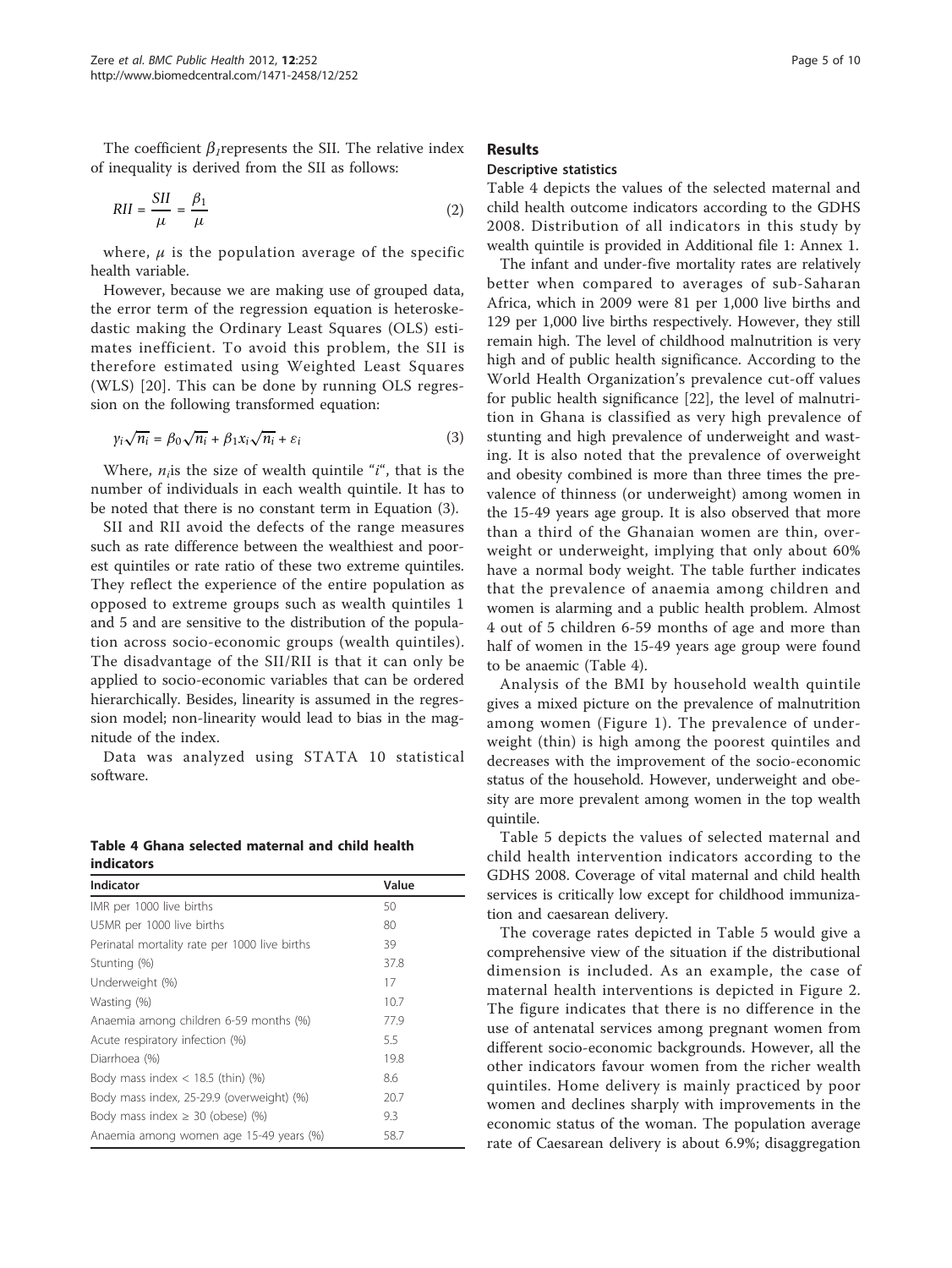<span id="page-5-0"></span>

of the rate by wealth quintile shows that it is only 1.3% among the bottom 20% compared to 15% among the wealthiest 20%.

#### Inequities in maternal and child health outcomes

Inequities in maternal and child health outcomes exist when there are inequalities in each of the selected indicators that are systematically related to household wealth derived from asset indices. Table [6](#page-6-0) presents the SII and RII for the health outcomes.

From Table [6](#page-6-0) it is observed that the SII and RII for the indicators IMR, U5MR, perinatal mortality rate, wasting and ARI in children are not statistically significant implying that there are no inequities in these health outcomes. The prevalence of Stunting significantly decreases by 25 percentage points as we move from wealth quintile 1 to 5. In relative measures this implies that as one moves from the bottom wealth quintile to the top, the prevalence of stunting decreases by 90% (RII = -0.90). Similarly, anaemia in children and women, childhood diarrhoea, and underweight (thinness) in women 15-49 years of age demonstrate inequities favouring the wealthiest, as the respective rates decrease significantly among those in the top wealth quintile. A point worth of note is that, while underweight in women decreases by  $142\%$  (RII = -1.42) in women in the wealthiest quintile as compared with those in the bottom wealth quintile, overweight and obesity demonstrate a different trend. Overweight and obesity increase by 118% (RII = 1.18) and 247% (RII = 2.47) respectively as we move from the bottom quintile to the top. The prevalence rates of overweight and obesity are significantly higher among those who are in a better economic position.

#### Inequities in maternal and child health interventions

The analysis shows that treatment of diarrhoea in children, children receiving all basic vaccines and sleeping under ITN (both children and pregnant women) have no wealth-related gradient.

Table [7](#page-7-0) presents the SII and RII values of the selected interventions. Skilled attendance at birth, which is an important intervention for the achievement of the MDG 5 target of curbing maternal mortality, is observed to increase by 150% among women in the highest wealth quintile as compared to those in the lower. Similarly deliveries in public or private sector health facility increase among women in the highest socio-economic group by the same magnitude. In contrast, home delivery decreases by about 200% when we move from those in the lowest wealth quintile to those in the top. Thus, home delivery is practiced more by the poorest. The rate of caesarean section and the use of modern contraceptive methods increase by more than 200% and 72% respectively among the wealthiest women. Furthermore intermittent preventive treatment of malaria during pregnancy manifested an increase by 55% among those

Table 5 Ghana selected maternal and child health intervention indicators

| Indicator                                                                                                         | Value |
|-------------------------------------------------------------------------------------------------------------------|-------|
| Children 12-23 months age who received all basic vaccinations (%)                                                 | 79    |
| Children under-five who slept under an ITN (%)                                                                    | 28.2  |
| Children under-five with diarrhoea for whom advice or treatment was sought from a health facility or provider (%) | 41    |
| Births assisted by a skilled provider (%)                                                                         | 58.7  |
| Delivery in a health facility (%)                                                                                 | 57.1  |
| Delivery in a public sector health facility                                                                       | 48.4  |
| Delivery in a private sector health facility                                                                      | 8.7   |
| Home delivery (%)                                                                                                 | 42    |
| Delivery by Caesarean section                                                                                     | 6.9   |
| Currently married women age 15-49 who use modern contraceptive methods (%)                                        | 16.6  |
| Pregnant women who slept under an ITN (%)                                                                         | 19.9  |
| Intermittent preventive treatment (IPT) among women during pregnancy (%)                                          | 43.7  |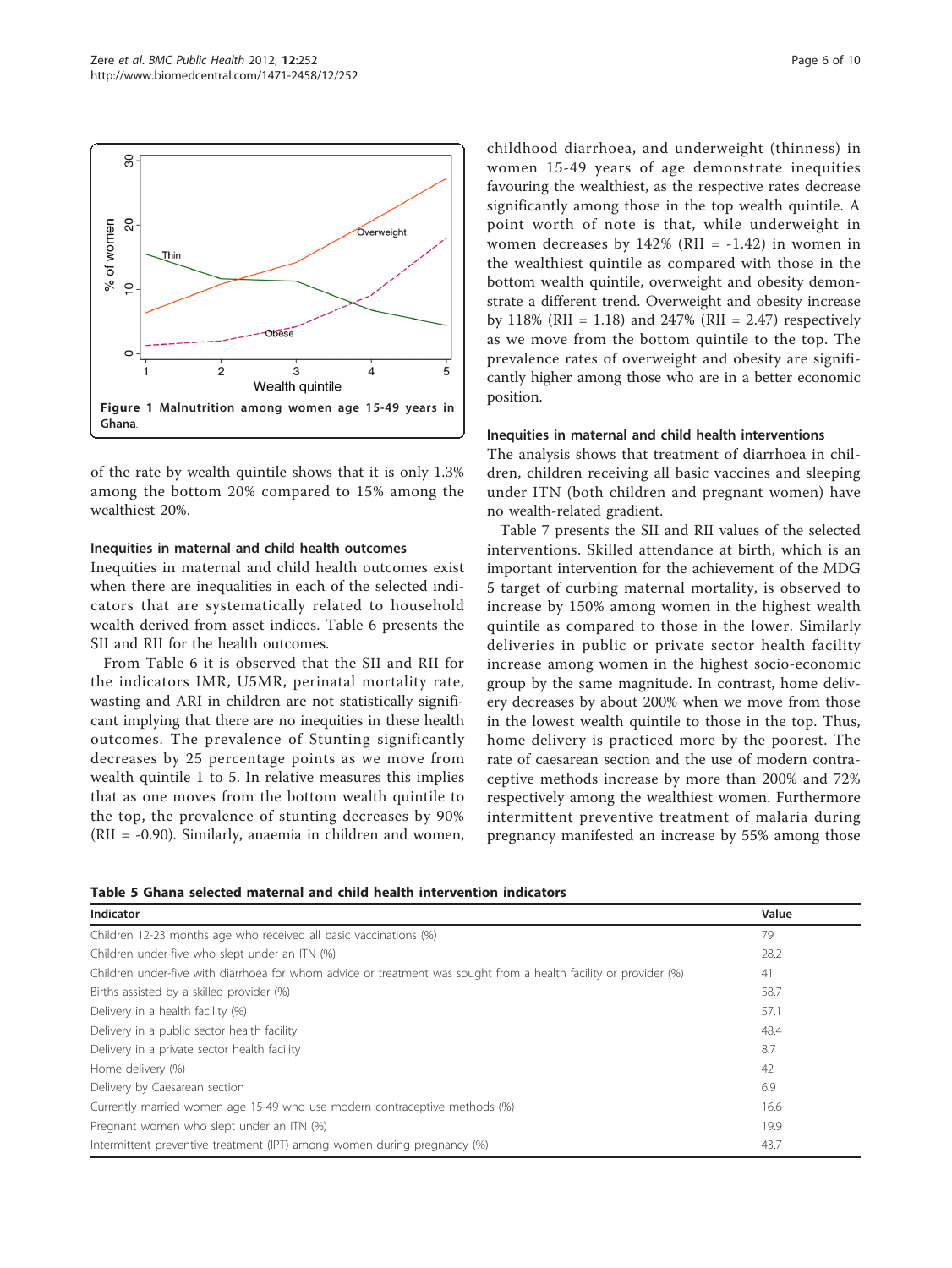<span id="page-6-0"></span>

in the wealthiest quintile. Use of ITNs both among children and pregnant women did not show any socio-economic inequalities.

## Discussion and conclusion

This study attempts to examine socio-economic inequalities in maternal and child health outcomes and interventions in Ghana using population weighted, regression-based measures of slope and relative index of inequality. Assessing these socio-economic inequalities, which in this case are referred to us inequities, is very

Table 6 Slope and relative indices of inequality for selected maternal and child health outcomes

| Indicator                | 95% CI <sup>#</sup> |         |         |         | 95% CI  |         |
|--------------------------|---------------------|---------|---------|---------|---------|---------|
|                          | SII                 | Lower   | Upper   | RII     | Lower   | Upper   |
| <b>IMR</b>               | $-11.9$             | $-71.9$ | 48.2    | 0.24    | $-1.44$ | 0.96    |
| U5MR                     | $-46.5$             | $-117$  | 24.1    | $-0.58$ | $-1.46$ | 0.30    |
| Perinatal mortality rate | 17.2                | $-52.4$ | 86.8    | 0.44    | $-1.34$ | 2.23    |
| Stunting                 | $-25.3*$            | $-39.5$ | $-11.1$ | $-0.90$ | $-1.04$ | $-0.29$ |
| Underweight              | $-15.4*$            | $-22.5$ | $-8.3$  | $-1.12$ | $-1.32$ | $-0.49$ |
| Wasting                  | $-4.6$              | $-10.9$ | 1.8     | $-0.54$ | $-1.28$ | 0.21    |
| Anaemia in children      | $-32*$              | $-52.7$ | $-11.3$ | $-0.41$ | $-0.68$ | $-0.14$ |
| ARI in children          | $-1.8$              | $-10.2$ | 6.7     | $-0.33$ | $-1.85$ | 1.23    |
| Diarrhoea in children    | $-16.4*$            | $-27.3$ | $-5.6$  | $-0.82$ | $-1.38$ | $-0.28$ |
| $BM < 18.5$ (thin)       | $-12.2*$            | $-21.9$ | $-2.5$  | $-1.42$ | $-2.55$ | $-0.29$ |
| BMI 25-29.9 (overweight) | $24.5*$             | 5.2     | 44.6    | 1.18    | 0.25    | 2.15    |
| $BMI \geq 30$ (obese)    | $23.0*$             | 10.7    | 35.3    | 2.47    | 1.15    | 3.38    |
| Anaemia in women         | $-9.9*$             | $-18.4$ | $-1.3$  | $-0.17$ | $-0.31$ | $-0.02$ |

 $*$  confidence interval:  $* P < 0.05$ 

important for evidence-based decision-making and targeting scarce public resources to those with more need. Achieving the relevant health-related MDG targets becomes difficult in the presence of inequities in health and health care that disadvantage the poor, since it is among the poorest groups that the MDG indicators are not good and there is a significant potential for improvement in these groups [[2\]](#page-8-0).

The selected maternal and child health outcomes indicate that a challenging task lies ahead to improve the health status of women and children in Ghana, although some of the indicators appear relatively better compared to average figures for countries in sub-Saharan Africa. The high rates of childhood mortality and malnutrition among children and women are of great concern if the country is to accelerate progress towards achieving the MDGs related to maternal and child health. Anaemia is a severe public health problem in Ghana, as it exceeds the 40% cut-off mark for the classification of public health significance of anaemia in populations [[23](#page-9-0)].

The overall coverage levels of the selected maternal and child health interventions are still low with the exception of immunization coverage and Caesarean delivery. It should, however, be noted that these average figures mask the reality. For example, while the population average rate of Caesarean delivery is about 6.9%; disaggregation of the rate by wealth quintile shows that the rate among the wealthiest 20% is 14 times more than the rate among the poorest 20% (15% vs. 1.3%). Although there is a debate, a population-based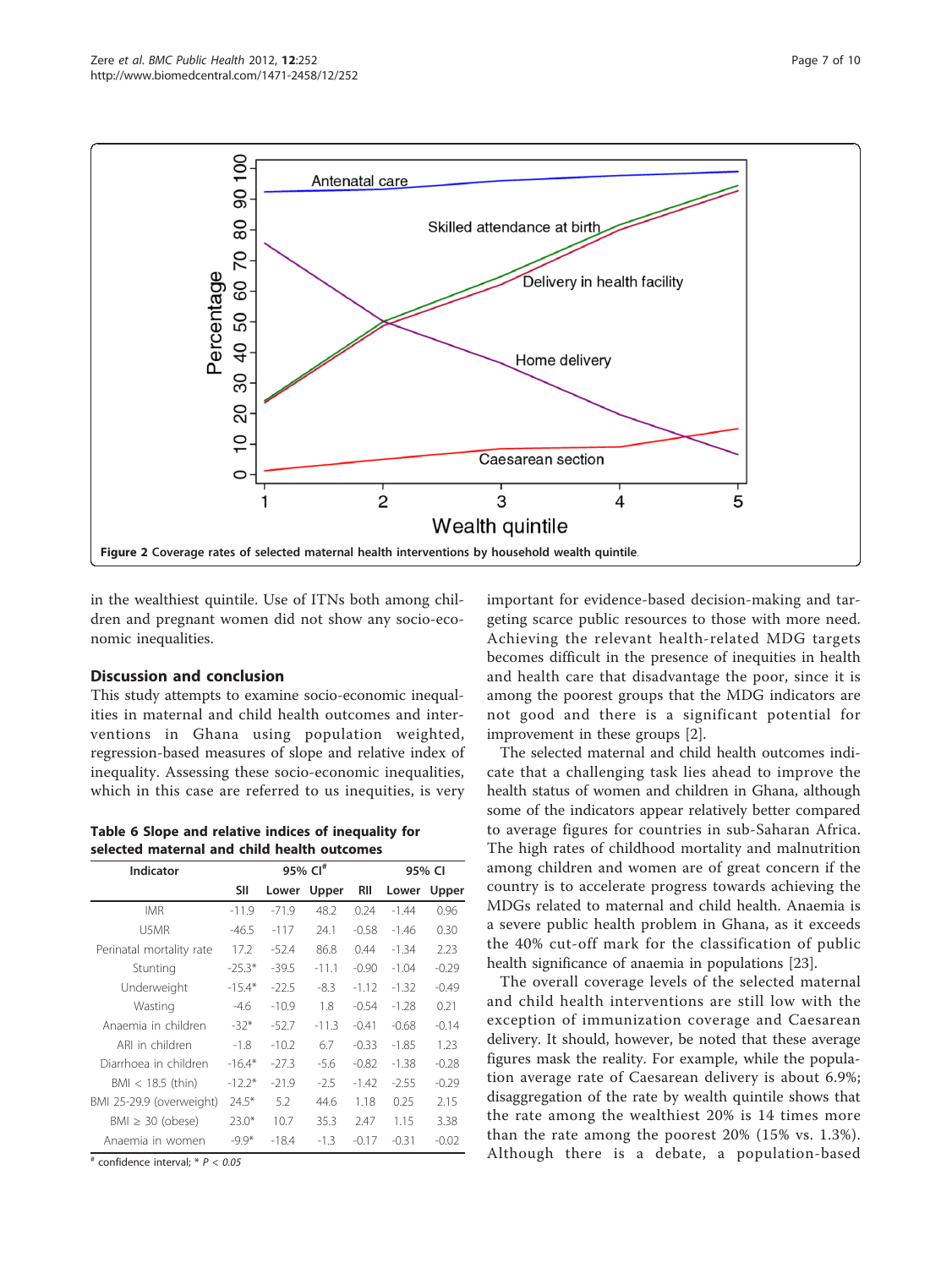| Page 8 of 10 |  |  |  |
|--------------|--|--|--|
|--------------|--|--|--|

| Indicator                                  | 95% CI     |         |         |         | 95% CI  |         |
|--------------------------------------------|------------|---------|---------|---------|---------|---------|
|                                            | <b>SII</b> | Lower   | Upper   | RII     | Lower   | Upper   |
| Treatment of diarrhoea in children         | 3.6        | $-11.0$ | 18.3    | 0.09    | $-0.27$ | 0.45    |
| Received all basic vaccines - children     | 13.9       | $-3.9$  | 31.7    | 0.18    | $-0.05$ | 0.40    |
| Skilled attendance at birth                | $87.5*$    | 75.6    | 99.5    | 1.5     | 1.29    | 1.70    |
| Delivery in health facility                | $86.1*$    | 74.2    | 97.9    | 1.5     | 1.30    | 1.71    |
| Delivery in public sector health facility  | $65.4*$    | 47.4    | 83.3    | 1.4     | 0.98    | 1.72    |
| Delivery in private sector health facility | $20.6*$    | 7.3     | 33.8    | 7.4     | 0.84    | 3.89    |
| Home delivery                              | $-85.5*$   | $-97.8$ | $-73.2$ | $-2.0$  | $-2.33$ | $-1.47$ |
| Caesarean section                          | $15.2*$    | 8.7     | 21.8    | 2.20    | 1.26    | 3.16    |
| Use of modern contraceptive methods        | $11.9*$    | 11.3    | 16.5    | 0.72    | 0.68    | 0.99    |
| Child slept under ITN                      | $-3.1$     | $-12.3$ | 6.1     | $-0.11$ | $-0.43$ | 0.22    |
| Pregnant woman slept under ITN             | $-16.2$    | $-45$   | 12.1    | $-0.81$ | $-2.26$ | 0.61    |
| IPT during pregnancy                       | $23.9*$    | 1.5     | 46.4    | 0.55    | 0.03    | 1.06    |

<span id="page-7-0"></span>Table 7 Slope and relative indices of inequality for selected maternal and child health interventions

 $*P < 0.05$ 

Caesarean section rate of 5-15% has been considered as the acceptable level to ensure the best outcomes for mothers and children [\[24](#page-9-0)]. The proportion of deliveries by Caesarean section in a geographical area is a measure of access to and use of obstetric emergency care for averting maternal and neonatal deaths [\[19\]](#page-9-0). Therefore, there is under-provision of Caesarean section to the poorest segment of society, which poses a serious challenge to curbing maternal mortality. This impedes the achievement of MDG 5.

The slope and relative indices of inequality reveal the existence of statistically significant gradients in the following health outcome measures: stunting, underweight, anaemia and diarrhoea in under-five children; and, underweight/thin (BMI < 18.5), overweight (BMI = 25- 29.9), obese (BMI  $\geq$  30) and anaemia in women in the age group 15-49 years. With the exception of overweight and obesity in women 15-49 age, all other indicators show a pro-wealthy inequity. This implies that the rates of these health outcome indicators decline significantly as one moves from the poorest wealth quintile to the wealthiest quintile. In contrast, the childhood mortality indicators - IMR, U5MR and perinatal mortality rate and wasting in under-five children do not exhibit wealth related gradients that may be labeled as inequities.

The nutritional status of under-five children is one of the indicators of household well-being and determinants of child survival [[25](#page-9-0)]. The world Health Organization recommends it as one of the measures of health status to assess equity in health [\[26](#page-9-0)]. Besides being an important cause of under-five mortality [[27,28](#page-9-0)], childhood malnutrition may adversely affect a child's intellectual development and consequently, health and productivity in later life [\[29,30](#page-9-0)]. Wealth-related inequities in stunting (chronic malnutrition) and underweight in favour of the top wealth quintile clearly demonstrate the well-

established link with socio-economic deprivation [[31](#page-9-0)]. Hence, addressing inequities in stunting and underweight will entail initiating and implementing a multisectoral action and tackling the broader social determinants of malnutrition in line with the recommendations of the WHO Commission on Social Determinants of Health [\[32](#page-9-0)].

The overall prevalence of anaemia among under-five children is consistent of settings where malaria is endemic [[33\]](#page-9-0). Anaemia affects the poorest of society disproportionately [[22](#page-9-0)]. This is attested to by the finding of this study of the existence of inequities in anaemia prevalence in favour of children from wealthier segment of society. This inequity will adversely affect progress towards MDG 4, as anaemia is associated with an increased risk of child mortality [[22\]](#page-9-0).

The wealth-related gradient in childhood diarrhoea that is to the disadvantage of children from the poorest wealth quintile is not surprising. diarrhoea is the second main cause of death among children under-five globally [[34\]](#page-9-0). It is therefore a priority to control diarrhoea in children in Ghana in order to accelerate progress towards the MDG 4 target.

Inequities in health outcomes (including diarrhoea) that are to the disadvantage of the poorest children result from increase exposure to disease risk factors; low coverage of preventive interventions and limited access to curative services [[12](#page-9-0),[35](#page-9-0)]. These problems require interventions both within and outside the health sector that the stewards of health in Ghana have to address simultaneously in order to expedite progress towards the MDGs in a sustainable manner.

The BMI indicator suggests the co-existence of overweight and obesity on the one hand and underweight on the other among women 15-49 years of age. While there are inequities in favour of the rich in the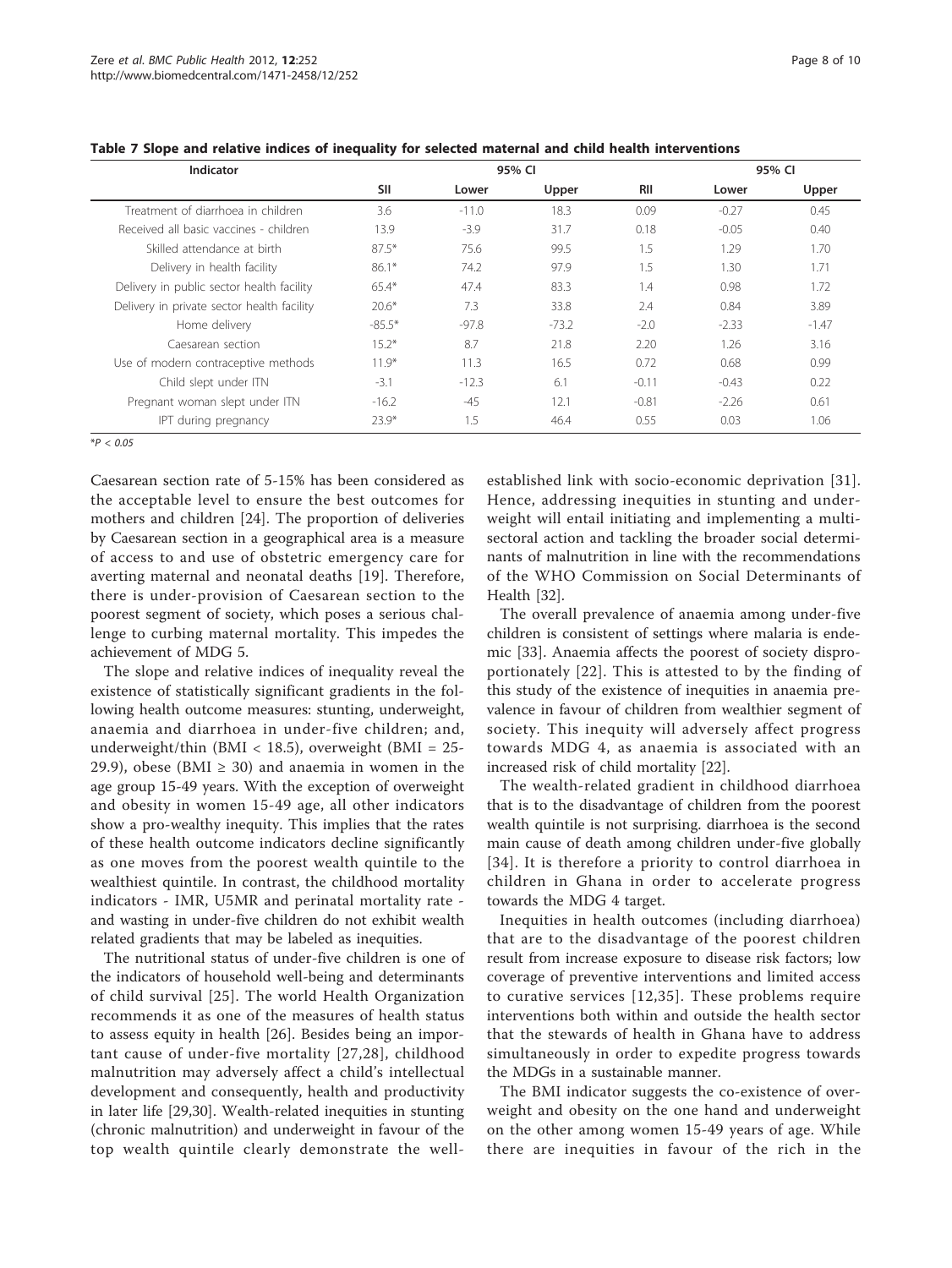<span id="page-8-0"></span>prevalence of underweight (thin), overweight and obesity manifest inequities in the opposite direction - to the advantage of the poor. Underweight significantly decreases in the wealthiest quintile of the population compared to those in the bottom 20%. However, overweight and obesity increase in the wealthiest quintile compared to the poorest 20%. Ghana, like other developing countries may be experiencing the double burden of malnutrition. Abnormal BMI has an adverse effect on pregnancy outcomes [\[36\]](#page-9-0) and is likely to impede progress towards achieving the MDGs on maternal and child health. It is therefore essential to put appropriate measures that help women to maintain normal BMI.

Anaemia among women likewise manifests prowealthy inequities. However, it should be noted that even among the wealthiest quintile, the rate is in the range that is labeled as severe public health problem. Anaemia poses an increased risk for maternal and child mortality [[22](#page-9-0)] and is likely to directly thwart efforts to achieving the MDGs 4 and 5 targets. Although the poorest have to be targeted with preventive and curative interventions, given the magnitude of the problem, it is vital to also implement measures aimed at universal coverage with interventions against anaemia.

The results indicate that the following interventions do not manifest wealth-related gradients: treatment of diarrhoea in children, childhood vaccines, sleeping under ITN (child and pregnant woman). Skilled attendance at birth, place of delivery (health facility, public health facility, private health facility) and Caesarean delivery increase significantly among the wealthiest compared to the poor. It is interesting to note that even the publicly-funded child delivery services are used more by the rich than the poor, reinforcing the assertion that government health spending in Africa benefits the richest of society more than the poorest [[37](#page-9-0)]. It is evident that access of the poor to emergency obstetric care services has to be increased in order to improve maternal health conditions. However, this should not only be limited to increase in the supply of emergency obstetric care. Demand side factors (e.g. individual, household and community level characteristics) should also be examined in order to address any obstacles to utilizing these services by the poorest women.

Not unexpectedly, home delivery significantly decreases as we move from the poorest wealth quintile to the highest. There is an urgent need to reverse this situation so that more women from the poorest of society will give birth at health facilities under the supervision of skilled birth attendants. This will go a long way in bridging inequities and accelerating the progress towards achieving the maternal mortality reduction target of MDG 5.

The fact that intermittent preventive treatment for malaria during pregnancy has a pro-rich inequity may possibly raise a question about the responsiveness of the health system. For example, the Ghana DHS 2008 shows that while 80% of women in the wealthiest quintile are informed of signs of complications of pregnancy, only 55% of those in the poorest quintile are provided with the same information. Thus, socio-economic status seems to affect the quality of care provided to pregnant women.

In summary, pro-rich inequities in most of the maternal and child health interventions in Ghana are wide spread and need to be addressed vigorously in order to improve the health conditions of the poorest women and children and expedite progress towards achieving the MDGs related to maternal and child health in the few years left to the target date of the MDGs.

### Additional material

[Additional file 1: A](http://www.biomedcentral.com/content/supplementary/1471-2458-12-252-S1.DOCX)nnex 1. Distribution of indicators by wealth quintile.

#### Acknowledgements

The authors would like to thank colleagues who commented on earlier versions of the report. All errors of omission or commission are the sole responsibility of the authors. The manuscript contains the analysis and views of the authors only and does not represent the decisions or stated policies of the institutions that they work for.

#### Author details

<sup>1</sup>Washington DC, USA. <sup>2</sup>World Health Organization, Regional Office for Africa Brazzaville, Congo. <sup>3</sup>Tulane University School of Public Health and Tropical Medicine, New Orleans, LA, USA. <sup>4</sup>Navrongo Health Research Centre, Ghana Health Service, Navrongo, Ghana.

#### Authors' contributions

EZ designed the study, performed the analysis and drafted the report. JMK, SD and JA contributed to the write up and revision of the manuscript. All authors read and approved the final manuscript.

#### Competing interests

The authors declare that they have no competing interests.

Received: 26 August 2011 Accepted: 31 March 2012 Published: 31 March 2012

#### References

- 1. Overseas Development Institute: The MDG fundamentals: improving equity for development. ODI briefing paper. London; 2010.
- 2. Committee for Development Policy, United Nations: Implementing the Millennium Development Goals: Health inequality and the role of Global Health Partnership New York: United Nations; 2009.
- 3. United Nations Children's Fund: Progress for Children: achieving the MDGs with equity New York: UNICFF: 2010.
- 4. United Nations Children's Fund: Narrowing the gaps to meet the goals New York: UNICEF; 2010.
- 5. United Nations Statistics Division: Official list of MDG indicators [[http://mdgs.](http://mdgs.un.org/unsd/mdg/Host.aspx?Content=Indicators/OfficialList.htm) [un.org/unsd/mdg/Host.aspx?Content=Indicators/OfficialList.htm](http://mdgs.un.org/unsd/mdg/Host.aspx?Content=Indicators/OfficialList.htm)], accessed 1 February 2011.
- 6. United Nations: The Millennium Development Goals Report 2011 New York: United Nations; 2009.